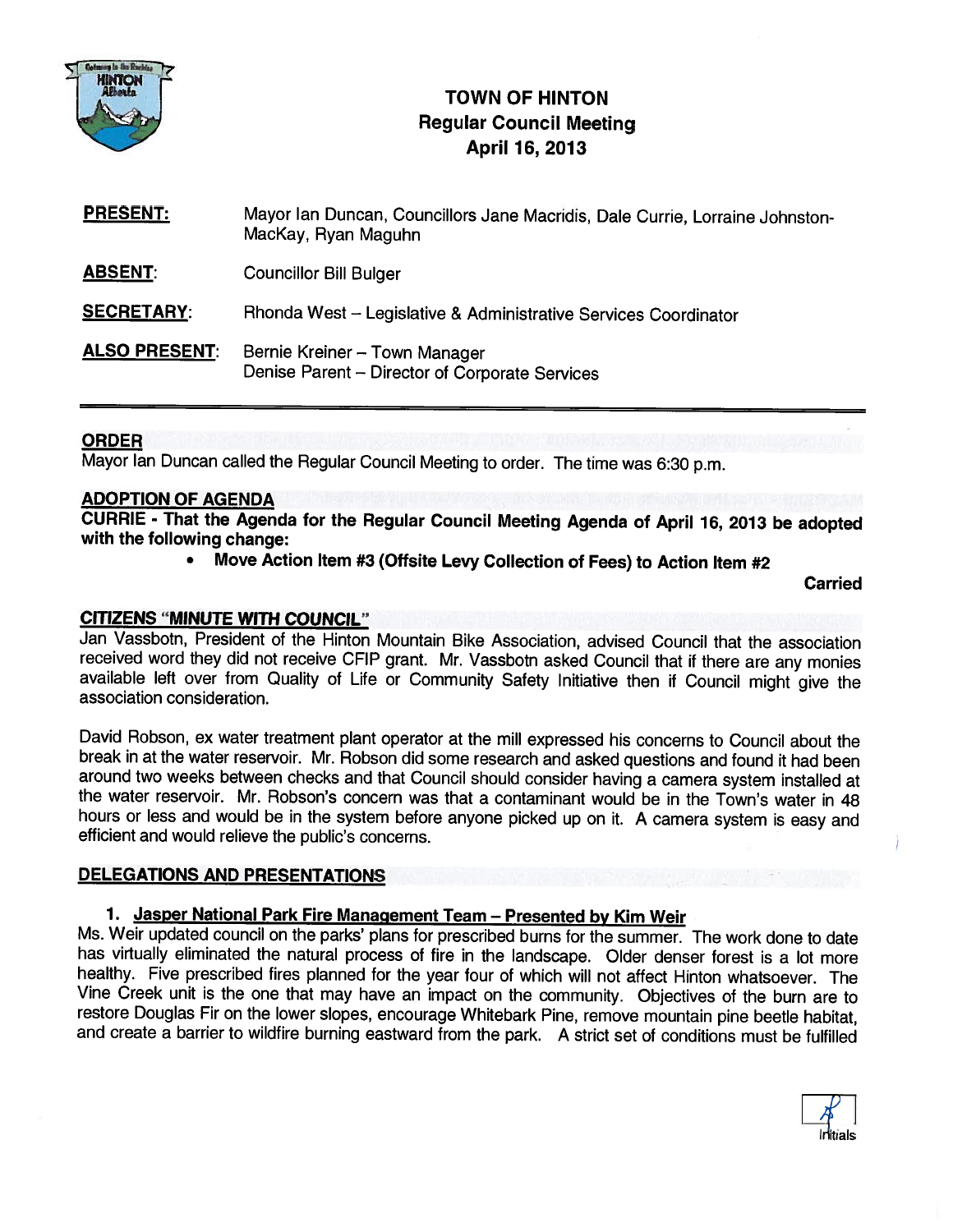Town of Hinton Regular Meeting of Council — April 16, 2013 Page 2 of 5

before they can ignite <sup>a</sup> prescribed fire (winds, temp, relative humidity, how dry forest fuels are etc.) Smoke may drift up to <sup>100</sup> km downwind towards Brule, Entrance and Hinton. Highways <sup>40</sup> and <sup>16</sup> will be affected by smoke but they are not expecting any stoppage of traffic on Highway 16. It is important that people know well in advance and during the operation. Some 330+ stakeholders will be sent notifications. Prescribed burn to take <sup>p</sup>lace mid to late May if conditions allow.

### 2. 2013 Quality of Life Grant Funding Program - Presented by Ralph Underwood

Ralph Underwood, <sup>a</sup> member of the Hinton Grant Funding Advisory Committee, provided Council with <sup>a</sup> review of the process, criteria, etc. in their review of Quality of Life applications. He noted that some tough decisions were made but he still hoped that the recommendations will help the non-profit organizations. At the end of the day, the group wanted all projects to succeed.

### COUNCIL MINUTES FOR ADOPTION

The following Minutes were presented to Council for their approval:

- 1. Regular Meeting of Council Minutes April 2, <sup>2013</sup>
- 2. Standing Committee of Council Minutes April 9, <sup>2013</sup>

### MACRIDIS -That the Minutes listed above be approved as presented.

### CARRIED

### ACTION ITEMS

Refer to the Regular Council Meeting Agenda package for April 16, <sup>2013</sup> for detailed background information on these decisions.

### 1. 2013 Quality of Life Grant Applications

CURRIE - That Council approve the <sup>2013</sup> Quality of Life gran<sup>t</sup> funding allocations totalling \$100,000 as recommended by the Hinton Grant Funding Advisory Committee. CARRIED

MAGUHN — To direct Administration to lend assistance to the Hinton Mountain Bike Association by offering help in seeking out alternative grant sources.<br>MOTION WITHDRAWN

MACRIDIS — To direct Administration to prepare <sup>a</sup> repor<sup>t</sup> for Council evaluating the effectiveness of the current Quality of Life program with its terms of reference and purpose and make recommendations to address the greatest needs in the community.

CARRIED

2. Offsite Levy Collection of Fees DUNCAN - That Council accep<sup>t</sup> this repor<sup>t</sup> as information.

CARRIED

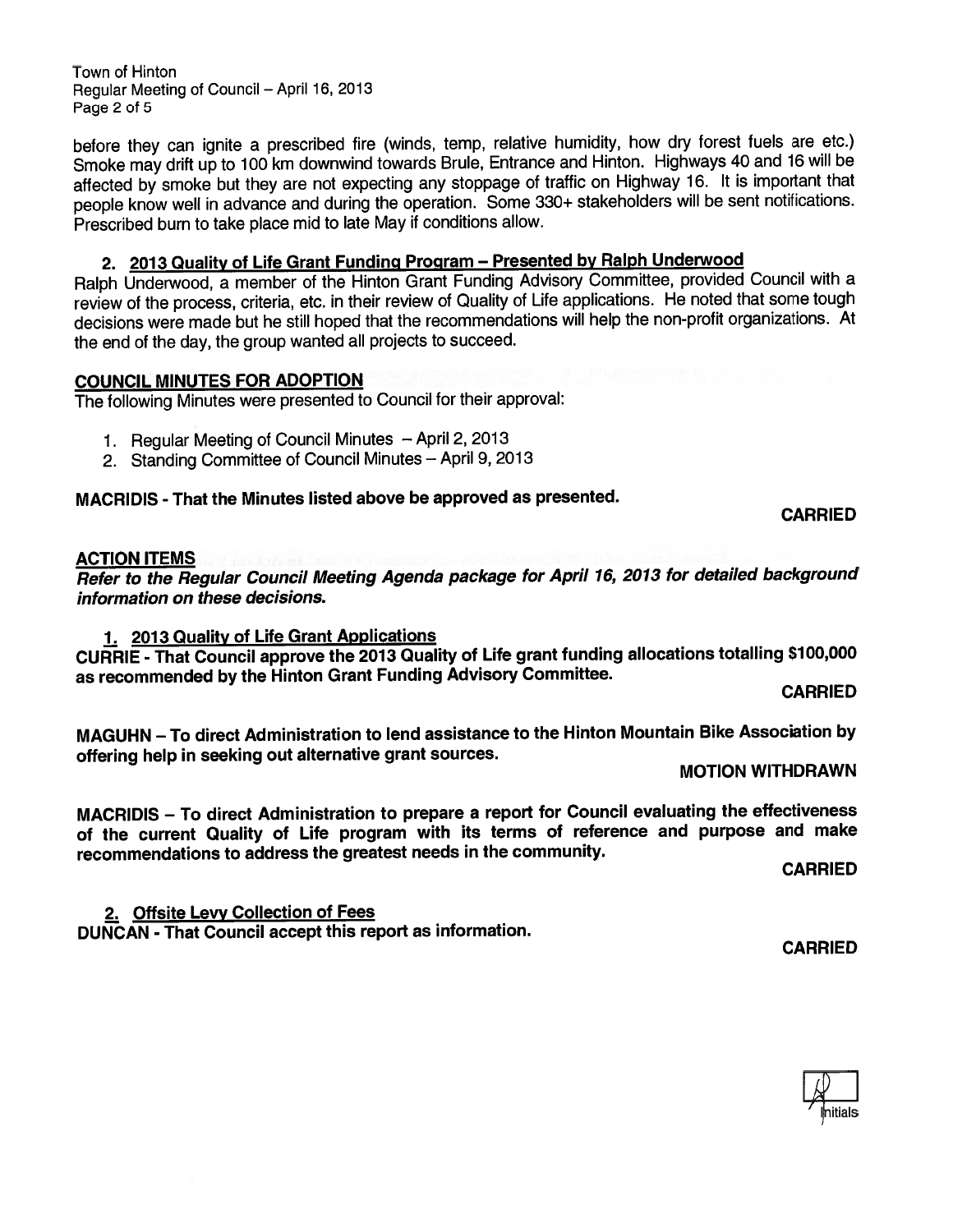| MAGUHN - That Council give the 2013 Tax Levy Bylaw #1082 second reading.                                                                                      |                 |
|---------------------------------------------------------------------------------------------------------------------------------------------------------------|-----------------|
|                                                                                                                                                               | <b>CARRIED</b>  |
| MAGUHN - That Council direct Administration to prepare a list and report on options relating to<br>incentive programs to promote waste management strategies. |                 |
|                                                                                                                                                               | <b>DEFEATED</b> |
| <b>INFORMATION ITEMS</b>                                                                                                                                      |                 |
| 1. Council Information Package #1 - previously circulated April 4, 2013                                                                                       |                 |
| 2. Council Information Package #2 - previously circulated April 11, 2013                                                                                      |                 |

Mayor Duncan read the proclamation for National Volunteer Week proclaiming April 21 - 27, 2013 as National Volunteer Week in Hinton.

The Mayor called <sup>a</sup> recess at 8:44 p.m. The meeting reconvened at 8:53 p.m. 4. Land Use Bylaw Amendment #960-49

JOHNSTON-MACKAY - That Council <sup>g</sup>ive Land Use Bylaw Amendment #960-49 First Reading.

CARRIED

MACRIDIS - That Town Council approve the Town's signing authority to enter into a Development<br>Agreement with Tredwin Developments Inc. & Gilbertson Developments (1992) Inc.

### 5. Notice of Motion by Councillor Dale Currie

CURRIE — That Council rescind the motion to approve <sup>a</sup> \$5.00 minimum user fee for Hinton residential customers delivering waste to the landfill effective May 1, 2013.

JOHNSTON-MACKAY – That Council extend the time for the Regular Meeting of Council beyond 3<br>hours.

6. Tax Rate Bylaw #1082 CURRIE - That Council <sup>g</sup>ive the <sup>2013</sup> Tax Levy Bylaw #1082 first reading.

MAGUHN - That Council give the 2012 Tax

CURRIE - That Council Information Packages #1 and #2 be accepted for information.

Town of Hinton Regular Meeting of Council — April 16, <sup>2013</sup> Page 3 of 5

# 3. Subdivision #125 for 160 Boutin Avenue Development Agreement<br>MACRIDIS - That Town Council support Administration's recommendation to remain with the<br>standard provisions that are established with this "draft" Development

CARRIED

CARRIED

CARRIED

CARRIED

CARRIED

CARRIED

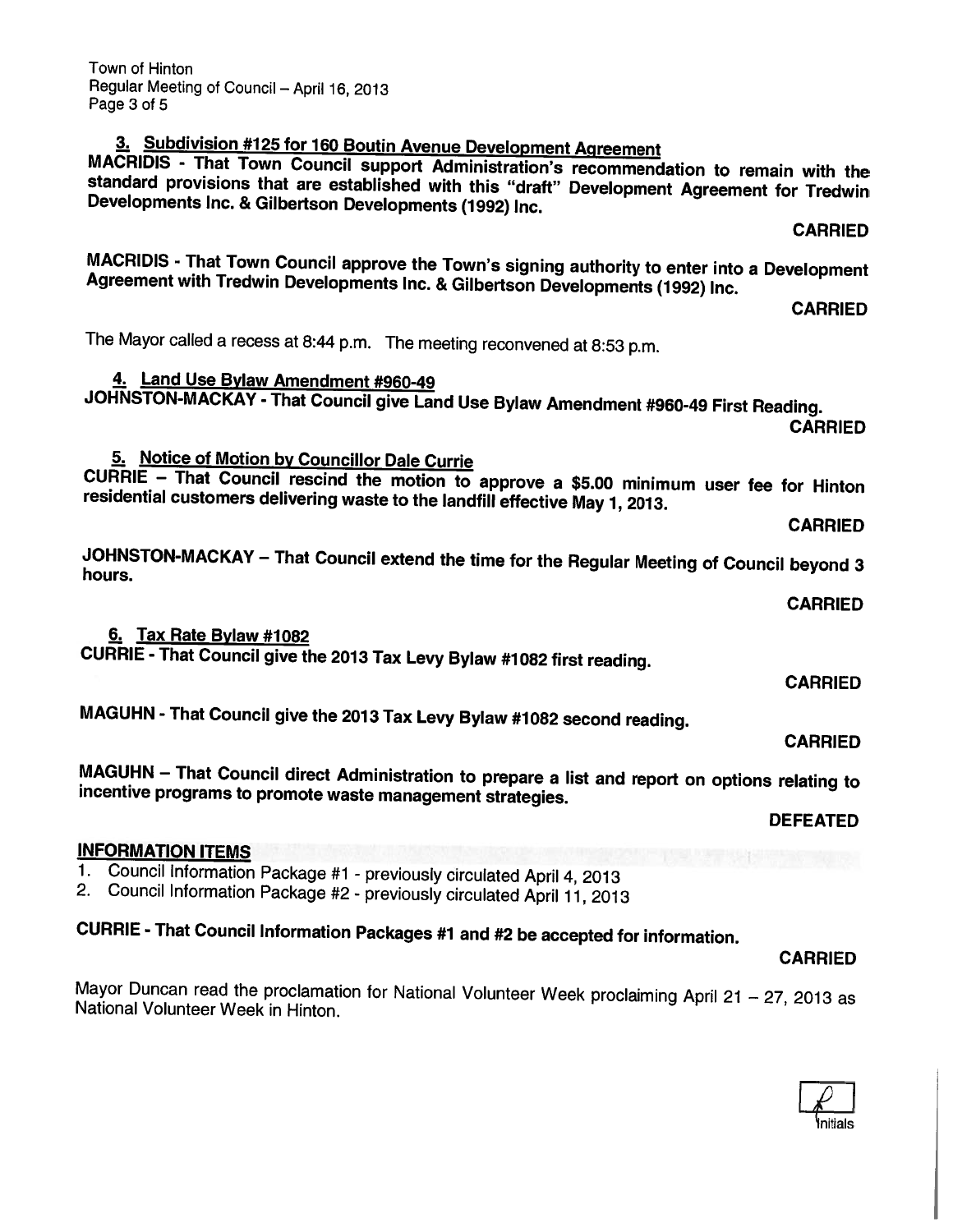Town of Hinton Regular Meeting of Council — April 16, <sup>2013</sup> Page 4 of 5

# REPORTS FROM MAYOR, COUNCIL, TOWN MANAGER

### Mayor Duncan reported:

 With respec<sup>t</sup> to his meeting re the issue of West Fraser receiving only 80% of their allocated rail cars — he shared this concern with MP Rob Merrifield who assured Mayor Duncan that he would be taking the concern up with CN. Mayor Duncan received MP Merrifield's reply that he did bring it up with CN and they are committed to address the concern and that he is keeping his eye on CN's commitment to deliver rails cars

### Councillor Macridis reported:

• Waste diversion — goo<sup>d</sup> session tomorrow night at the Teck Room at 7:00 p.m. re composting <sup>p</sup>hone and register

### Councillor Johnston-Mackay reported:

- $\bullet$  Wolunteer dinner is April 25<sup>th</sup> go to Guild and pick up your tickets
- •Scheduled maintenance of pool area – went and listened to pool staff as to what is being done
- Hinton Art Club were honoured at the Arts on Fire event for long term service Alicia Nielsen has requested copies of any <sup>p</sup>hotos taken during the evening as they would like to do <sup>a</sup> book on the evening

### Councilior Maguhn reported:

- • <sup>2780</sup> — that is the number of positive contacts recorded between Hinton RCMP and youth goes to show community outreach program par<sup>t</sup> of educational aspects — kudos to Cst. Altord and her efforts
- Policing Committee looking at goals and moving into planning piece June  $5<sup>th</sup>$  is Family Health and Safety Night — lots of booths
- •Remind citizens to move vehicles for street sweeping
- • Expressed condolences and prayers to victims of Boston Marathon bombing and to the City of Boston

### Town Manager Bernie Kreiner

Bernie Kreiner, Town Manager, reported:

- •Tree clearing along Switzer drive - two storm ponds are required for management so that is why the area looks larger
- Note from Shaw changed process so shouldn't be any more frozen frames during playback. Council meetings will be broadcast on Shaw weekdays at 12:30 p.m. and on the weekends at 8:00 a.m.

### MOVE IN CAMERA

MACRIDIS -That the Regular Meeting of Council move in camera.

The time was 10:04 p.m.